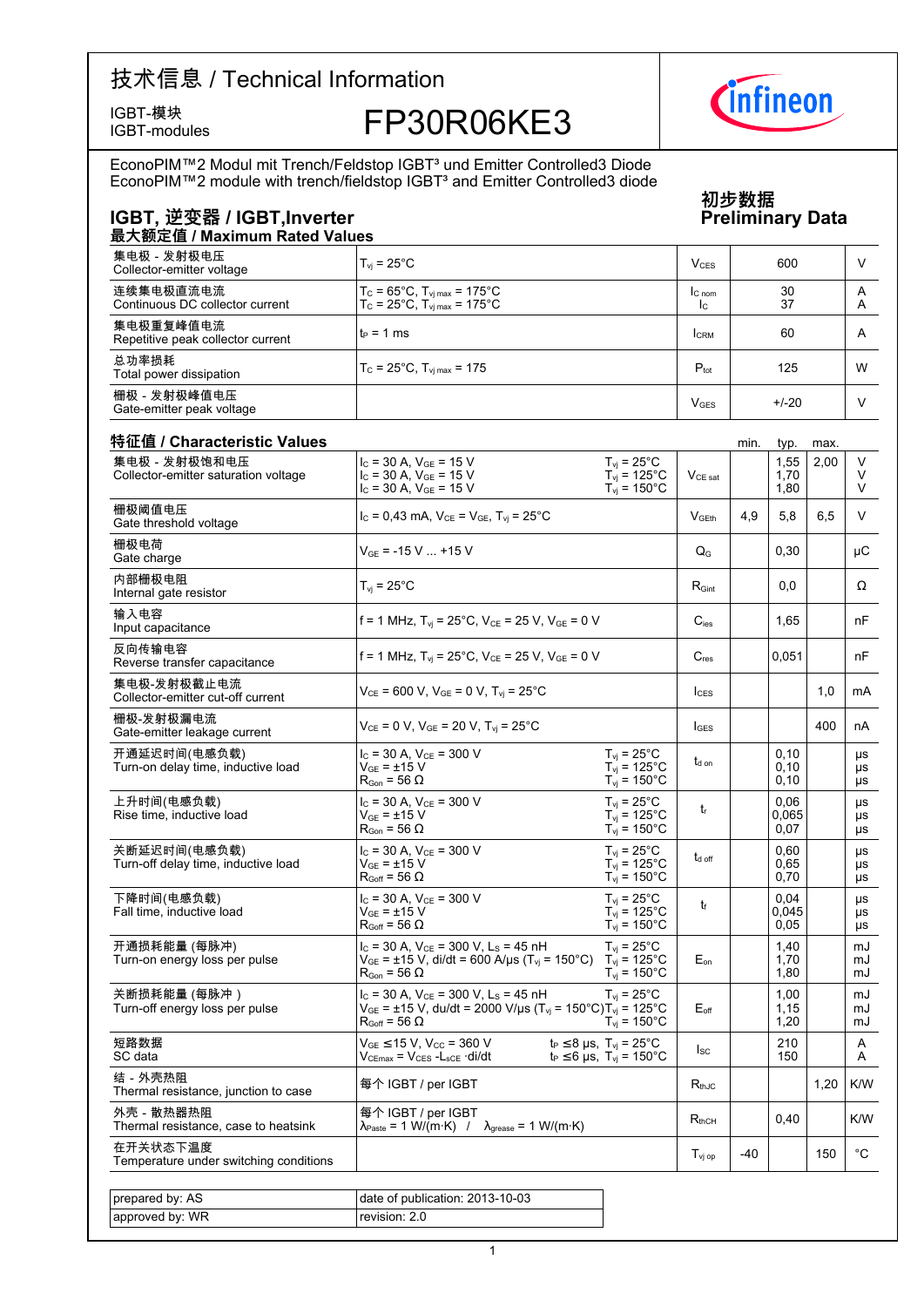IGBT-modules

# IGBT-模块<br>IGBT-modules FP30R06KE3



### **初步数据 Preliminary-Data**

### 二极管,逆变器 / Diode, Inverter

| 最大额定值 / Maximum Rated Values                |                                                                                                                              |                         |              |                  |  |  |  |  |  |
|---------------------------------------------|------------------------------------------------------------------------------------------------------------------------------|-------------------------|--------------|------------------|--|--|--|--|--|
| 反向重复峰值电压<br>Repetitive peak reverse voltage | $T_{\rm vi}$ = 25 $^{\circ}$ C                                                                                               | <b>V</b> <sub>RRM</sub> | 600          |                  |  |  |  |  |  |
| 连续正向直流电流<br>Continuous DC forward current   |                                                                                                                              | I۴                      | 30           | A                |  |  |  |  |  |
| 正向重复峰值电流<br>Repetitive peak forward current | lt∍ = 1 ms                                                                                                                   | <b>FRM</b>              | 60           | A                |  |  |  |  |  |
| I2t-值<br>$l2t$ - value                      | $V_R$ = 0 V, t <sub>P</sub> = 10 ms, T <sub>vi</sub> = 125°C<br>$V_R = 0$ V, t <sub>P</sub> = 10 ms, T <sub>vi</sub> = 150°C | $12$ t                  | 90,0<br>82,0 | $A^2S$<br>$A^2S$ |  |  |  |  |  |

#### 特征值 / Characteristic

| 特征值 / Characteristic Values                        |                                                                                                                   |                                                                                   |                              | min.  | typ.                 | max. |                |
|----------------------------------------------------|-------------------------------------------------------------------------------------------------------------------|-----------------------------------------------------------------------------------|------------------------------|-------|----------------------|------|----------------|
| 正向电压<br>Forward voltage                            | $I_F = 30 A$ , $V_{GF} = 0 V$<br>$I_F = 30 A$ , $V_{GE} = 0 V$<br>$I_F = 30 A$ , $V_{GF} = 0 V$                   | $T_{vi}$ = 25°C<br>$T_{vi}$ = 125°C<br>$T_{vi}$ = 150 $^{\circ}$ C                | $V_F$                        |       | 1,60<br>1,55<br>1,50 | 2,05 | $\vee$         |
| 反向恢复峰值电流<br>Peak reverse recovery current          | $I_F = 30$ A, - di <sub>F</sub> /dt = 600 A/µs (T <sub>vi</sub> =150°C)<br>$V_R = 300 V$<br>$V_{GF}$ = -15 V      | $T_{vi}$ = 25°C<br>$T_{vi}$ = 125°C<br>$T_{vi}$ = 150 $^{\circ}$ C                | <b>IRM</b>                   |       | 22,0<br>24,0<br>27,0 |      | A<br>A<br>A    |
| 恢复电荷<br>Recovered charge                           | $I_F = 30$ A, - di $_F/dt = 600$ A/us (T <sub>vi</sub> =150 °C)<br>$V_R$ = 300 V<br>$V_{GF}$ = -15 V              | $T_{vi}$ = 25 $^{\circ}$ C<br>$T_{vi}$ = 125°C<br>$T_{\rm vi}$ = 150°C.           | Q,                           |       | 1,15<br>2,30<br>2,70 |      | μC<br>μC<br>μC |
| 反向恢复损耗(每脉冲)<br>Reverse recovery energy             | $I_F = 30$ A, - di $_F/dt = 600$ A/us (T <sub>vi</sub> =150 °C)<br>$V_R$ = 300 V<br>$V_{GF}$ = -15 V              | $T_{vi}$ = 25 $^{\circ}$ C<br>$T_{vi}$ = 125°C<br>$T_{\rm vi}$ = 150 $^{\circ}$ C | $E_{rec}$                    |       | 0,12<br>0,30<br>0,36 |      | mJ<br>mJ<br>mJ |
| 结-外壳热阻<br>Thermal resistance, junction to case     | 每个二极管 / per diode                                                                                                 |                                                                                   | $R_{th,IC}$                  |       |                      | 1,80 | K/W            |
| 外壳 - 散热器热阻<br>Thermal resistance, case to heatsink | 每个二极管 / per diode<br>$\lambda_{\text{Paste}} = 1 \text{ W/(m·K)}$ / $\lambda_{\text{grease}} = 1 \text{ W/(m·K)}$ |                                                                                   | $\mathsf{R}_{\text{thCH}}$   |       | 0,60                 |      | K/W            |
| 在开关状态下温度<br>Temperature under switching conditions |                                                                                                                   |                                                                                   | $\mathsf{T}_\mathsf{vi\ op}$ | $-40$ |                      | 150  | °€             |

### **二极管,整流器-/-Diode,-Rectifier**

### 最大额定值 / Maximum Rated Values

| 反向重复峰值电压<br>Repetitive peak reverse voltage             | $T_{\rm vi}$ = 25°C                                                                                                                 | <b>V</b> <sub>RRM</sub> | 1600        |                  |
|---------------------------------------------------------|-------------------------------------------------------------------------------------------------------------------------------------|-------------------------|-------------|------------------|
| 最大正向均方根电流(每芯片)<br>Maximum RMS forward current per chip  | $T_c = 80^{\circ}$ C                                                                                                                | <b>IFRMSM</b>           | 60          | A                |
| 最大整流器输出均方根电流<br>Maximum RMS current at rectifier output | $T_c = 80^{\circ}$ C                                                                                                                | <b>IRMSM</b>            | 50          | A                |
| 正向浪涌电流<br>Surge forward current                         | $\begin{cases} t_p = 10 \text{ ms}, T_{vj} = 25^{\circ} \text{C} \\ t_p = 10 \text{ ms}, T_{vj} = 150^{\circ} \text{C} \end{cases}$ | <b>IFSM</b>             | 450<br>370  | A<br>A           |
| I2t-值<br>$l2t$ - value                                  | $\begin{cases} t_p = 10 \text{ ms}, T_{vj} = 25^{\circ} \text{C} \\ t_p = 10 \text{ ms}, T_{vj} = 150^{\circ} \text{C} \end{cases}$ | $ ^{2}t$                | 1000<br>685 | $A^2S$<br>$A^2S$ |

| 特征值 / Characteristic Values                        |                                                                                                                   |                  | min.  | typ. | max. |     |
|----------------------------------------------------|-------------------------------------------------------------------------------------------------------------------|------------------|-------|------|------|-----|
| 正向电压<br>Forward voltage                            | $T_{vi}$ = 150°C, I <sub>F</sub> = 30 A                                                                           | $V_F$            |       | 0.90 |      |     |
| 反向电流<br>Reverse current                            | $T_{\text{vi}}$ = 150°C, $V_{\text{R}}$ = 1600 V                                                                  | <b>IR</b>        |       | 1,00 |      | mA  |
| 结-外壳热阳<br>Thermal resistance, junction to case     | 每个二极管 / per diode                                                                                                 | $R_{th,IC}$      |       |      | 0.85 | K/W |
| 外壳 - 散热器热阻<br>Thermal resistance, case to heatsink | 每个二极管 / per diode<br>$\lambda_{\text{Paste}} = 1 \text{ W/(m·K)}$ / $\lambda_{\text{grease}} = 1 \text{ W/(m·K)}$ | $R_{thCH}$       |       | 0.28 |      | K/W |
| 在开关状态下温度<br>Temperature under switching conditions |                                                                                                                   | $T_{\rm vi\,op}$ | $-40$ |      | 150  | °€  |

| prepared by: AS | date of publication: 2013-10-03 |
|-----------------|---------------------------------|
| approved by: WR | revision: 2.0                   |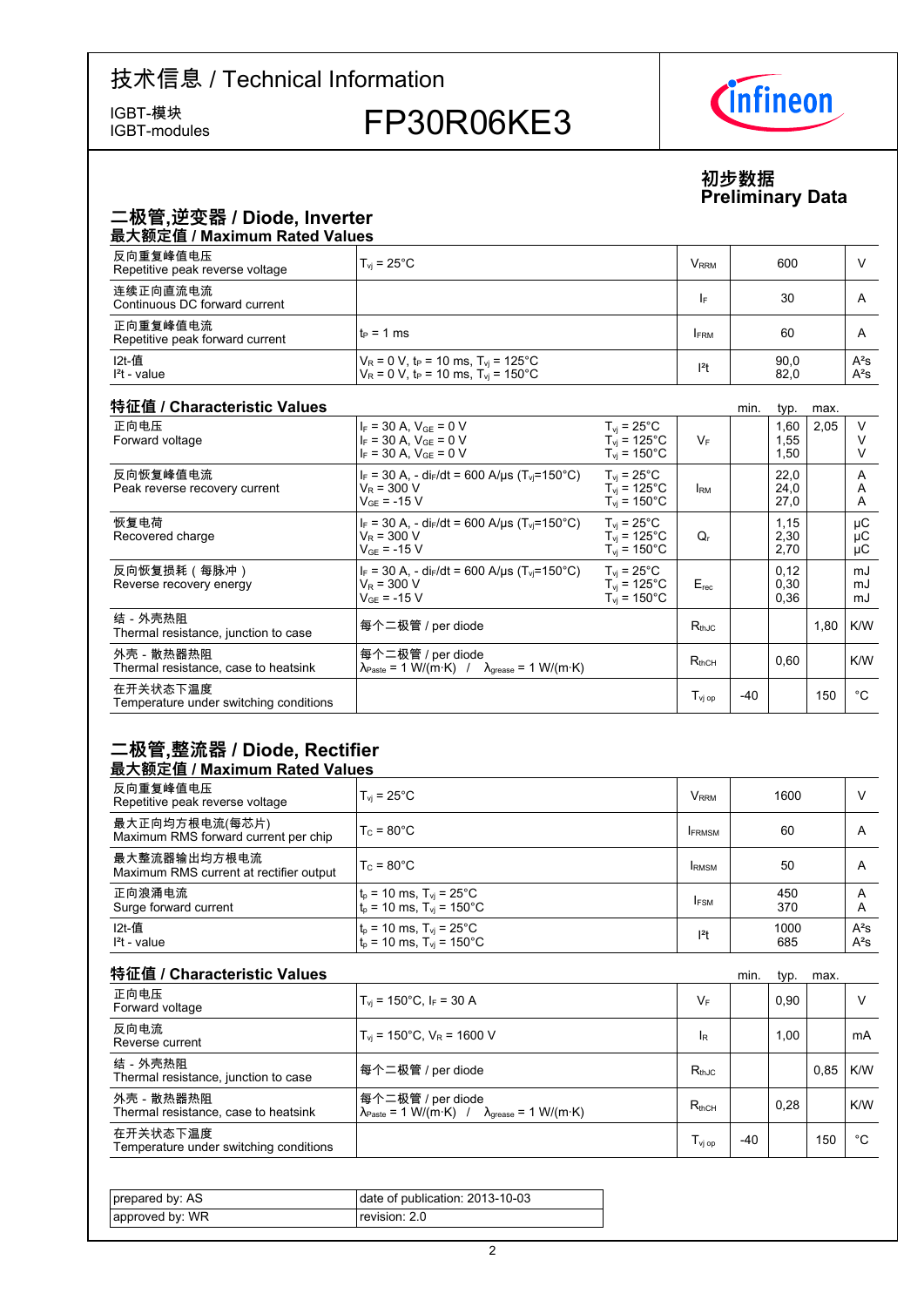IGBT-modules

# IGBT-模块<br>IGBT-modules FP30R06KE3



**初步数据 Preliminary-Data**

### **IGBT,-制动-斩波器-/-IGBT,-Brake-Chopper** 最大额定值 / Maximum Rated Values

| 集电极 - 发射极电压<br>Collector-emitter voltage       | $T_{\rm vi}$ = 25°C.                                                                   | V <sub>CES</sub>         | 600      |        |
|------------------------------------------------|----------------------------------------------------------------------------------------|--------------------------|----------|--------|
| 连续集电极直流电流<br>Continuous DC collector current   | $T_c$ = 65°C, $T_{\text{vi max}}$ = 175°C<br>$T_c$ = 25°C, $T_{\text{vi max}}$ = 175°C | IC <sub>nom</sub><br>Ic. | 30<br>37 | А<br>A |
| 集电极重复峰值电流<br>Repetitive peak collector current | $t_P = 1$ ms                                                                           | <b>CRM</b>               | 60       | A      |
| 总功率损耗<br>Total power dissipation               | $T_c = 25^{\circ}$ C, $T_{\text{vi max}} = 175$                                        | $P_{\text{tot}}$         | 125      | W      |
| 栅极 - 发射极峰值电压<br>Gate-emitter peak voltage      |                                                                                        | <b>V<sub>GES</sub></b>   | $+/-20$  |        |

| 特征值 / Characteristic Values                           |                                                                                                                         |                                                                                      |                           | min.  | typ.                  | max. |                  |
|-------------------------------------------------------|-------------------------------------------------------------------------------------------------------------------------|--------------------------------------------------------------------------------------|---------------------------|-------|-----------------------|------|------------------|
| 集电极 - 发射极饱和电压<br>Collector-emitter saturation voltage | $I_C$ = 30 A, $V_{GE}$ = 15 V<br>$I_C$ = 30 A, $V_{GE}$ = 15 V<br>$I_C = 30 A$ , $V_{GE} = 15 V$                        | $T_{vi}$ = 25°C<br>$T_{vi}$ = 125°C<br>$T_{vi}$ = 150 $^{\circ}$ C                   | $V_{CE\ sat}$             |       | 1,55<br>1,70<br>1,80  | 2,00 | V<br>V<br>$\vee$ |
| 栅极阈值电压<br>Gate threshold voltage                      | $I_C = 0,43$ mA, $V_{CE} = V_{GE}$ , $T_{vi} = 25^{\circ}$ C                                                            |                                                                                      | V <sub>GFth</sub>         | 4.9   | 5.8                   | 6.5  | V                |
| 栅极电荷<br>Gate charge                                   | $V_{GE}$ = -15 V  +15 V                                                                                                 |                                                                                      | $\mathsf{Q}_{\mathsf{G}}$ |       | 0,30                  |      | μC               |
| 内部栅极电阻<br>Internal gate resistor                      | $T_{vi}$ = 25°C                                                                                                         |                                                                                      | $R_{\text{Gint}}$         |       | 0,0                   |      | $\Omega$         |
| 输入电容<br>Input capacitance                             | f = 1 MHz, $T_{vi}$ = 25°C, $V_{CE}$ = 25 V, $V_{GE}$ = 0 V                                                             |                                                                                      | $C_{\text{ies}}$          |       | 1,65                  |      | nF               |
| 反向传输电容<br>Reverse transfer capacitance                | f = 1 MHz, $T_{vi}$ = 25°C, $V_{CE}$ = 25 V, $V_{GE}$ = 0 V                                                             |                                                                                      | $C_{res}$                 |       | 0,051                 |      | nF               |
| 集电极-发射极截止电流<br>Collector-emitter cut-off current      | $V_{CE}$ = 600 V, $V_{GE}$ = 0 V, $T_{vi}$ = 25°C                                                                       |                                                                                      | lc <sub>ES</sub>          |       |                       | 1,0  | mA               |
| 栅极-发射极漏电流<br>Gate-emitter leakage current             | $V_{CE}$ = 0 V, $V_{GE}$ = 20 V, T <sub>vi</sub> = 25°C                                                                 |                                                                                      | $I_{GES}$                 |       |                       | 400  | nA               |
| 开通延迟时间(电感负载)<br>Turn-on delay time, inductive load    | $I_{C}$ = 30 A, $V_{CF}$ = 300 V<br>$\rm V_{GE}$ = $\pm 15~\rm V$<br>$\mathsf{R}_{\mathsf{Gon}}$ = 56 $\Omega$          | $T_{\rm vj}$ = 25°C<br>$T_{vi}$ = 125°C<br>$T_{\text{vj}}$ = 150°C                   | $t_{d \text{ on}}$        |       | 0,10<br>0,10<br>0,10  |      | μs<br>μs<br>μs   |
| 上升时间(电感负载)<br>Rise time, inductive load               | $I_C = 30 A$ , $V_{CE} = 300 V$<br>$V_{GE}$ = $\pm$ 15 V<br>$\mathsf{R}_{\mathsf{Gon}}$ = 56 $\Omega$                   | $T_{\rm vj}$ = 25°C<br>$T_{vi}$ = 125°C<br>$T_{vi}$ = 150 $^{\circ}$ C               | $t_{\rm r}$               |       | 0.06<br>0.065<br>0,07 |      | μs<br>μs<br>μs   |
| 关断延迟时间(电感负载)<br>Turn-off delay time, inductive load   | $I_C$ = 30 A, $V_{CE}$ = 300 V<br>$V_{GF}$ = $\pm$ 15 V<br>$\mathsf{R}_{\mathsf{Goff}}$ = 56 $\Omega$                   | $T_{\rm vj}$ = 25°C<br>$T_{vi} = 125^{\circ}$ C<br>$T_{\text{vj}}$ = 150°C           | $t_{d \text{ off}}$       |       | 0,60<br>0.65<br>0,70  |      | μs<br>μs<br>μs   |
| 下降时间(电感负载)<br>Fall time, inductive load               | $I_c = 30 A$ , $V_{CE} = 300 V$<br>$V_{GF}$ = $\pm 15$ V<br>$R_{Goff}$ = 56 $\Omega$                                    | $T_{\text{vj}}$ = 25°C<br>$T_{vi}$ = 125°C<br>$T_{vi}$ = 150 $^{\circ}$ C            | t                         |       | 0,04<br>0.045<br>0,05 |      | μs<br>μs<br>μs   |
| 开通损耗能量 (每脉冲)<br>Turn-on energy loss per pulse         | $I_c$ = 30 A, $V_{CE}$ = 300 V, L <sub>s</sub> = t.b.d. nH<br>$V_{GE}$ = $\pm$ 15 V<br>$R_{\text{Gon}}$ = 56 $\Omega$   | $T_{vi}$ = 25°C<br>$T_{\text{vj}}$ = 125°C<br>$T_{vi}$ = 150 $^{\circ}$ C            | $E_{on}$                  |       | 1,40<br>1,70<br>1,80  |      | mJ<br>mJ<br>mJ   |
| 关断损耗能量 (每脉冲)<br>Turn-off energy loss per pulse        | $I_c$ = 30 A, $V_{CE}$ = 300 V, L <sub>s</sub> = t.b.d. nH<br>$V_{GE}$ = $\pm$ 15 V<br>$R_{Goff}$ = 56 $\Omega$         | $T_{vi}$ = 25°C<br>$T_{\text{vj}}$ = 125°C<br>$T_{\text{vj}}$ = 150°C                | $E_{\text{off}}$          |       | 1,00<br>1,15<br>1,20  |      | mJ<br>mJ<br>mJ   |
| 短路数据<br>SC data                                       | $V_{GE}$ $\leq$ 15 V, V <sub>CC</sub> = 360 V<br>$V_{\text{CEmax}}$ = $V_{\text{CES}}$ - $L_{\text{sCE}}$ $\cdot$ di/dt | $t_P \leq 8$ µs, $T_{vi} = 25^{\circ}$ C<br>$t_P \le 6$ µs, $T_{vi} = 150^{\circ}$ C | $I_{SC}$                  |       | 210<br>150            |      | A<br>A           |
| 结-外壳热阻<br>Thermal resistance, junction to case        | 每个 IGBT / per IGBT                                                                                                      |                                                                                      | $R_{thJC}$                |       |                       | 1,20 | K/W              |
| 外壳 - 散热器热阻<br>Thermal resistance, case to heatsink    | 每个 IGBT / per IGBT<br>$\lambda_{\text{Paste}} = 1 \text{ W/(m·K)}$ / $\lambda_{\text{grease}} = 1 \text{ W/(m·K)}$      |                                                                                      | $R_{thCH}$                |       | 0,40                  |      | K/W              |
| 在开关状态下温度<br>Temperature under switching conditions    |                                                                                                                         |                                                                                      | $T_{\rm vj~op}$           | $-40$ |                       | 150  | $^{\circ}$ C     |
|                                                       |                                                                                                                         |                                                                                      |                           |       |                       |      |                  |
| prepared by: AS                                       | date of publication: 2013-10-03                                                                                         |                                                                                      |                           |       |                       |      |                  |
| approved by: WR                                       | revision: 2.0                                                                                                           |                                                                                      |                           |       |                       |      |                  |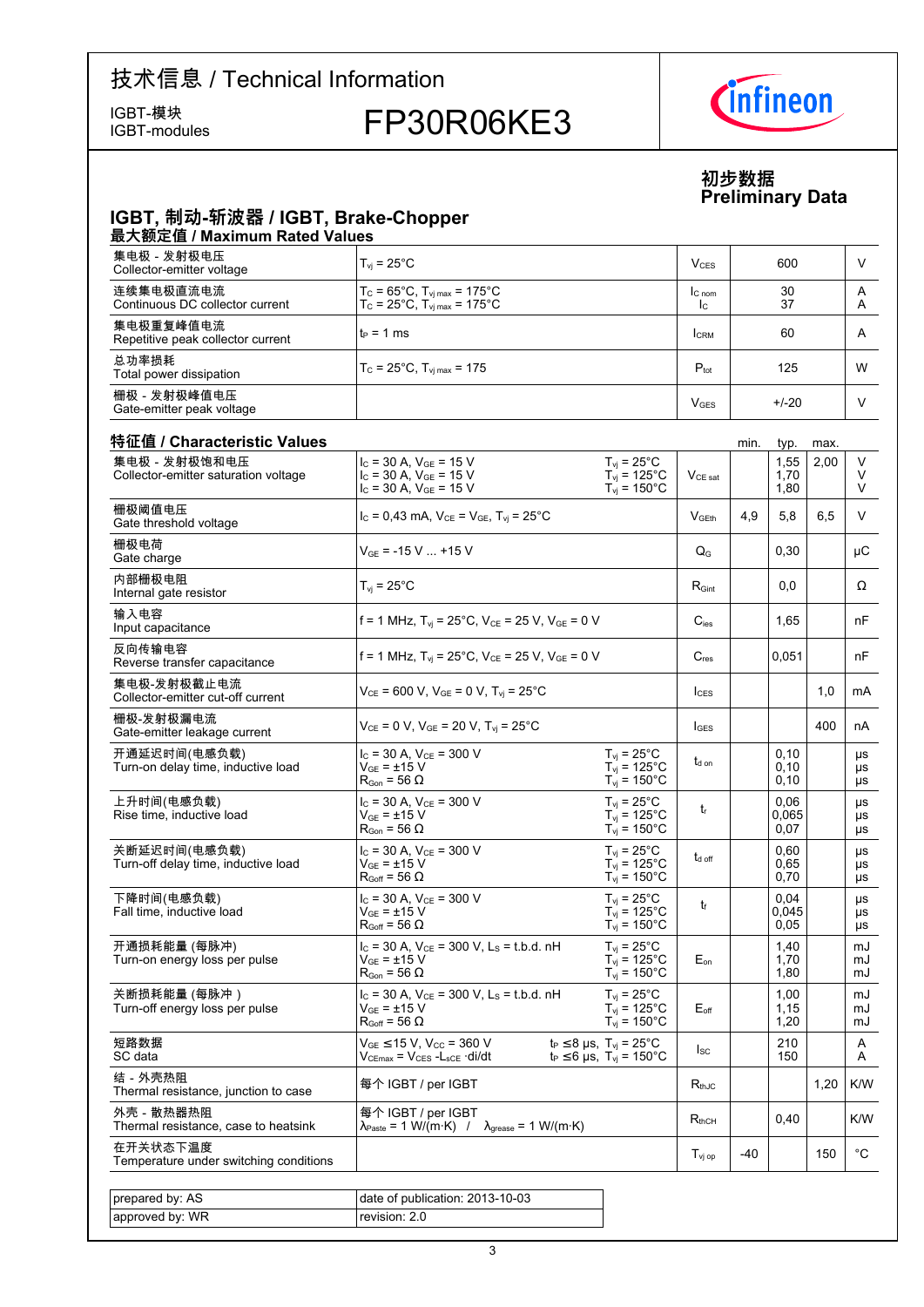IGBT-modules

## IGBT-模块<br>IGBT-modules FP30R06KE3



### **初步数据 Preliminary-Data**

### **二极管,制动-斩波器-/-Diode,-Brake-Chopper** 最大额定值 / Maximum Rated Values

| 4X/\8XALIE/ INQAIIIIQIII I\QLCQ VQIQCO      |                                                                                                                              |                  |              |                  |  |  |  |  |  |
|---------------------------------------------|------------------------------------------------------------------------------------------------------------------------------|------------------|--------------|------------------|--|--|--|--|--|
| 反向重复峰值电压<br>Repetitive peak reverse voltage | $T_{\rm vi}$ = 25°C .                                                                                                        | V <sub>rrm</sub> | 600          |                  |  |  |  |  |  |
| 连续正向直流电流<br>Continuous DC forward current   |                                                                                                                              | ١F               | 15           |                  |  |  |  |  |  |
| 正向重复峰值电流<br>Repetitive peak forward current | lt∍ = 1 ms                                                                                                                   | <b>FRM</b>       | 30           | А                |  |  |  |  |  |
| I2t-值<br>$l2t$ - value                      | $V_R$ = 0 V, t <sub>P</sub> = 10 ms, T <sub>vi</sub> = 125°C<br>$V_R$ = 0 V, t <sub>P</sub> = 10 ms, T <sub>vi</sub> = 150°C | $ ^{2}t$         | 28,0<br>21,0 | $A^2S$<br>$A^2S$ |  |  |  |  |  |

#### 特征值 / Characteristic

| 特征值 / Characteristic Values                        |                                                                                                                   |                                                                                       |                  | min.  | typ.                 | max. |                |
|----------------------------------------------------|-------------------------------------------------------------------------------------------------------------------|---------------------------------------------------------------------------------------|------------------|-------|----------------------|------|----------------|
| 正向电压<br>Forward voltage                            | $I_F = 15$ A, $V_{GE} = 0$ V<br>$I_F = 15 A$ , $V_{GE} = 0 V$<br>$I_F = 15 A$ , $V_{GE} = 0 V$                    | $T_{vi}$ = 25°C<br>$T_{vi}$ = 125°C<br>$T_{vi}$ = 150 $^{\circ}$ C                    | $V_F$            |       | 1,60<br>1,55<br>1,50 | 2,05 |                |
| 反向恢复峰值电流<br>Peak reverse recovery current          | $I_F = 15$ A, - di <sub>F</sub> /dt = 1500 A/us (T <sub>vi</sub> =150°C)<br>$V_R = 300 V$                         | $T_{vi}$ = 25°C<br>$T_{vi}$ = 125°C<br>$T_{vi}$ = 150 $^{\circ}$ C                    | <b>IRM</b>       |       | 20.0<br>24,0<br>25,0 |      | A<br>A<br>A    |
| 恢复电荷<br>Recovered charge                           | $I_F = 15 A$ , - di $I_F/dt = 1500 A/\mu s$ (T <sub>vj</sub> =150°C)<br>$V_R$ = 300 V                             | $T_{\rm vi}$ = 25 $^{\circ}$ C<br>$T_{vi}$ = 125°C<br>$T_{\rm vi}$ = 150 $^{\circ}$ C | Q,               |       | 0,75<br>1,30<br>1,60 |      | μC<br>μC<br>μC |
| 反向恢复损耗(每脉冲)<br>Reverse recovery energy             | $I_F$ = 15 A, - di <sub>F</sub> /dt = 1500 A/µs (T <sub>vi</sub> =150°C)<br>$V_{\rm P}$ = 300 V                   | $T_{vi}$ = 25°C<br>$T_{vi}$ = 125°C<br>$T_{vi}$ = 150 $^{\circ}$ C                    | $E_{rec}$        |       | 0,17<br>0,30<br>0,40 |      | mJ<br>mJ<br>mJ |
| 结-外壳热阻<br>Thermal resistance, junction to case     | 每个二极管 / per diode                                                                                                 |                                                                                       | $R_{thJC}$       |       |                      | 3,00 | K/W            |
| 外壳 - 散热器热阻<br>Thermal resistance, case to heatsink | 每个二极管 / per diode<br>$\lambda_{\text{Paste}} = 1 \text{ W/(m·K)}$ / $\lambda_{\text{grease}} = 1 \text{ W/(m·K)}$ |                                                                                       | $R_{thCH}$       |       | 1,00                 |      | K/W            |
| 在开关状态下温度<br>Temperature under switching conditions |                                                                                                                   |                                                                                       | $T_{\rm vi\,op}$ | $-40$ |                      | 150  | °C             |

### 负温度系数热敏电阻 / NTC-Thermistor

| 特征值 / Characteristic Values  |                                                          |                     | min. | typ.   | max. |           |
|------------------------------|----------------------------------------------------------|---------------------|------|--------|------|-----------|
| 额定电阻值<br>Rated resistance    | $T_c = 25^{\circ}$ C                                     | $R_{25}$            |      | 5,00   |      | $k\Omega$ |
| R100 偏差<br>Deviation of R100 | $T_c$ = 100°C. R <sub>100</sub> = 493 Ω                  | $\Delta$ R/R        | $-5$ |        | 5    | %         |
| 耗散功率<br>Power dissipation    | $T_c = 25^{\circ}$ C                                     | $P_{25}$            |      |        | 20.0 | mW        |
| B-值<br>B-value               | $R_2 = R_{25}$ exp $[B_{25/50}(1/T_2 - 1/(298, 15 K))]$  | $B_{25/50}$         |      | 3375   |      | Κ         |
| B-值<br>B-value               | $R_2 = R_{25}$ exp $[B_{25/80}(1/T_2 - 1/(298, 15 K))]$  | B <sub>25/80</sub>  |      | t.b.d. |      | κ         |
| B-值<br>B-value               | $R_2 = R_{25}$ exp $[B_{25/100}(1/T_2 - 1/(298, 15 K))]$ | B <sub>25/100</sub> |      | t.b.d. |      | κ         |

根据应用手册标定

Specification according to the valid application note.

| prepared by: AS | date of publication: 2013-10-03 |
|-----------------|---------------------------------|
| approved by: WR | revision: 2.0                   |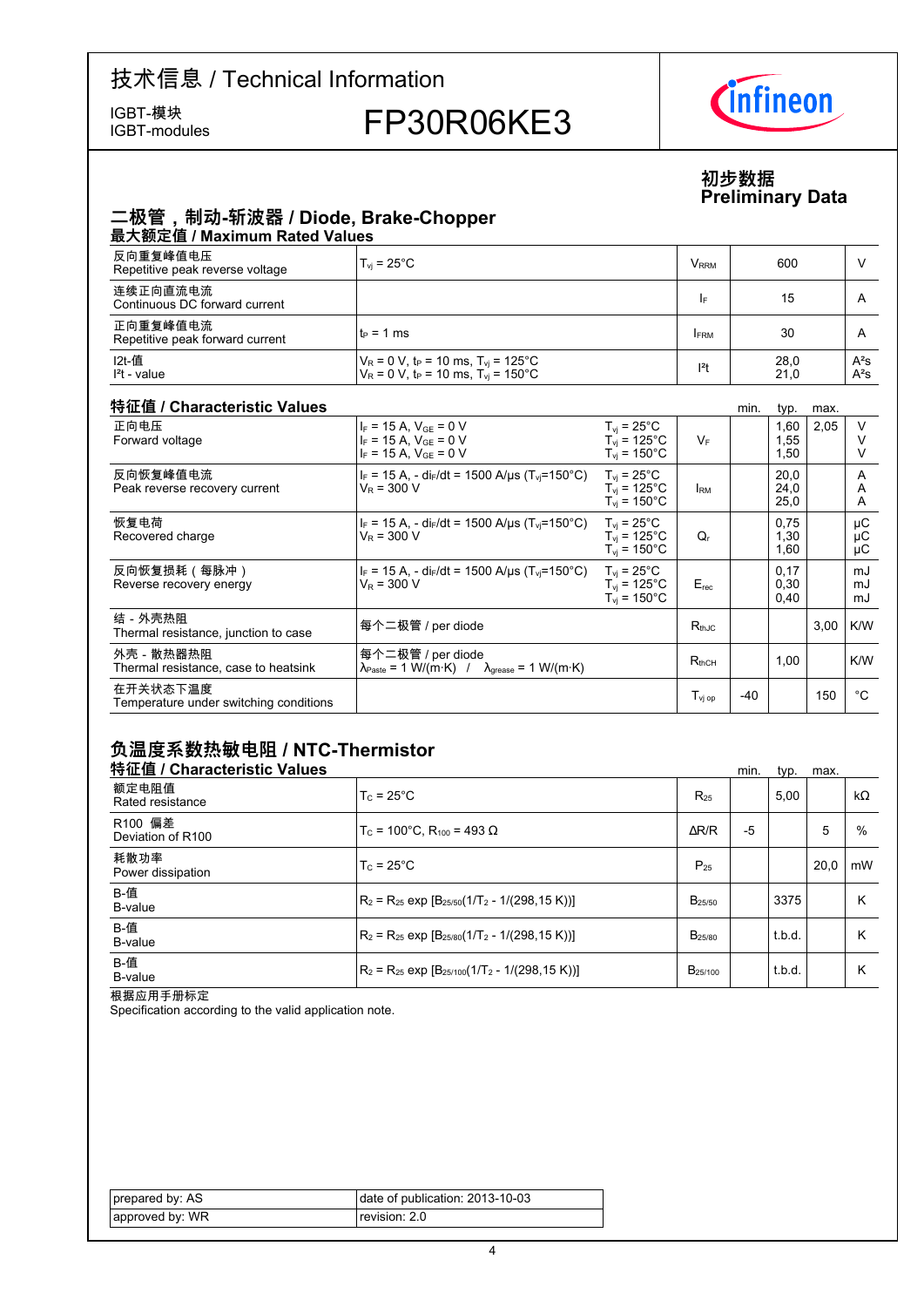IGBT-模块<br>IGBT-modules

FP30R06KE3



### **初步数据 Preliminary-Data**

| 模块 / Module                                              |                                                                                                                 |                               |                |                |            |                              |
|----------------------------------------------------------|-----------------------------------------------------------------------------------------------------------------|-------------------------------|----------------|----------------|------------|------------------------------|
| 绝缘测试电压<br>Isolation test voltage                         | RMS, $f = 50$ Hz, $t = 1$ min.                                                                                  | V <sub>ISOL</sub>             | 2,5            |                |            | kV                           |
| 模块基板材料<br>Material of module baseplate                   |                                                                                                                 |                               |                | Cu             |            |                              |
| 内部绝缘<br>Internal isolation                               | 基本绝缘 (class 1, IEC 61140)<br>basic insulation (class 1, IEC 61140)                                              |                               |                | $Al_2O_3$      |            |                              |
| 爬电距离<br>Creepage distance                                | 端子- 散热片 / terminal to heatsink<br>端子- 端子 / terminal to terminal                                                 |                               | 10,0           |                | mm         |                              |
| 电气间隙<br>Clearance                                        | 端子- 散热片 / terminal to heatsink<br>端子- 端子 / terminal to terminal                                                 |                               |                | 7,5            |            | <sub>mm</sub>                |
| 相对电痕指数<br>Comperative tracking index                     |                                                                                                                 | CTI                           |                | >225           |            |                              |
|                                                          |                                                                                                                 |                               | min.           | typ.           | max.       |                              |
| 外壳 - 散热器热阻<br>Thermal resistance, case to heatsink       | 每个模块 / per module<br>$\lambda_{\text{Paste}} = 1 \text{ W/(m·K)} / \lambda_{\text{grease}} = 1 \text{ W/(m·K)}$ | $R_{thCH}$                    |                | 0,02           |            | K/W                          |
| 杂散电感 模块<br>Stray inductance module                       |                                                                                                                 | $L_{\rm sCE}$                 |                | 60             |            | nH                           |
| 模块引线电阻,端子-芯片<br>Module lead resistance, terminals - chip | T <sub>C</sub> = 25°C, 每个开关 / per switch                                                                        | $R_{CC' + FF'}$<br>$RaA + CC$ |                | 4,00<br>3,00   |            | $m\Omega$                    |
| 最大结温<br>Maximum junction temperature                     | 逆变器,制动-斩波器 / inverter, brake-chopper<br>整流器 / rectifier                                                         | $T_{\rm vi\,max}$             |                |                | 175<br>150 | $^{\circ}$ C<br>$^{\circ}$ C |
| 在开关状态下温度<br>Temperature under switching conditions       | 逆变器,制动-斩波器 / inverter, brake-chopper<br>整流器 / rectifier                                                         | $T_{\rm vj~op}$               | $-40$<br>$-40$ |                | 150<br>150 | $^{\circ}C$<br>°C            |
| 储存温度<br>Storage temperature                              |                                                                                                                 | $T_{\text{sta}}$              | $-40$          |                | 125        | °C                           |
| 模块安装的安装扭距<br>Mounting torque for modul mounting          | 螺丝 M5 根据相应的应用手册进行安装<br>Screw M5 - Mounting according to valid application note                                  | м                             | 3.00           | $\overline{a}$ | 6,00       | N <sub>m</sub>               |
| 重量<br>Weight                                             |                                                                                                                 | G                             |                | 180            |            | g                            |

| prepared by: AS | date of publication: 2013-10-03 |
|-----------------|---------------------------------|
| approved by: WR | revision: 2.0                   |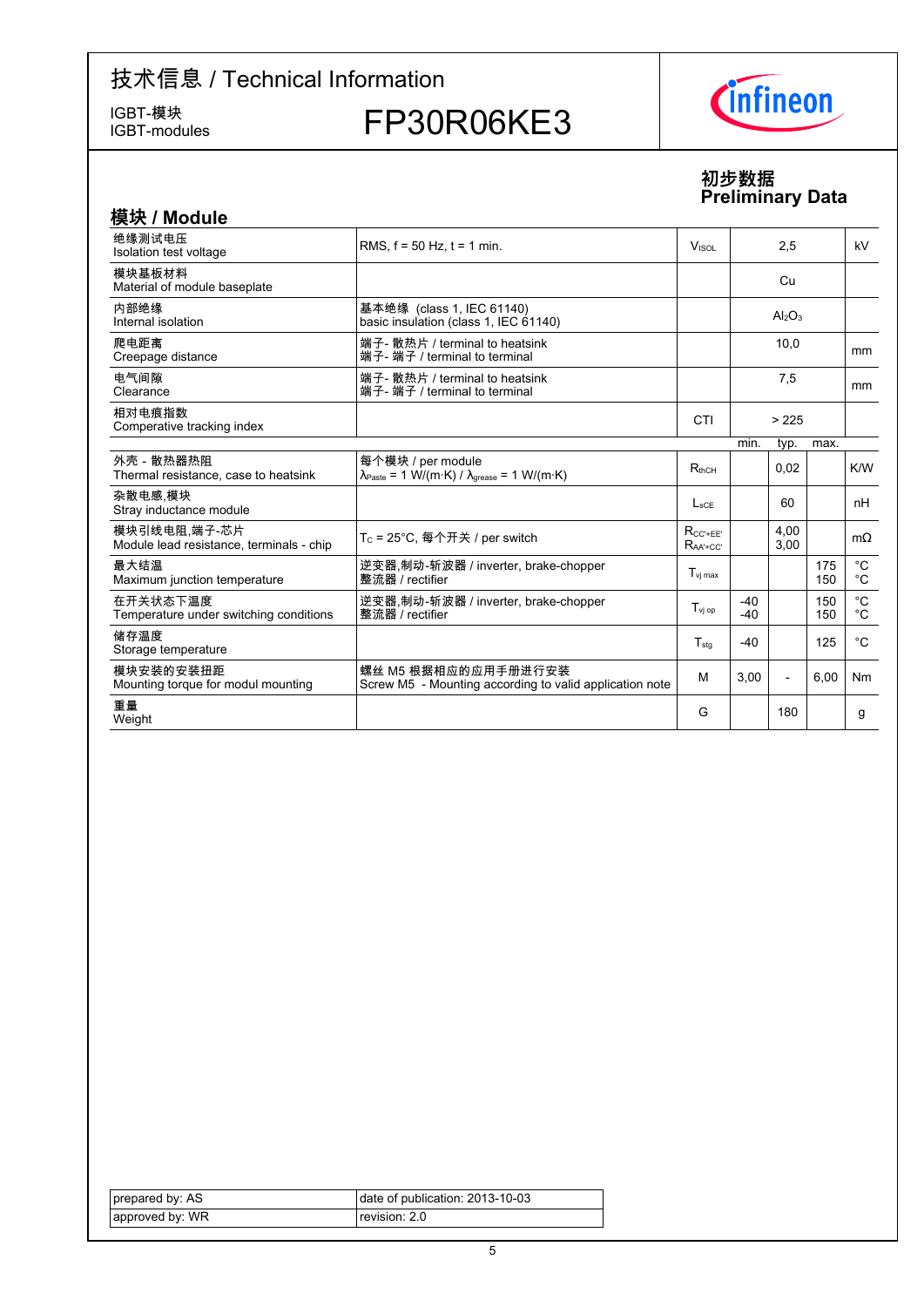IGBT-modules

 $I_{C} = f(V_{CE})$  $V_{GE}$  = 15 V

IC [A]

# IGBT-模块<br>IGBT-modules FP30R06KE3



#### **初步数据 Preliminary-Data** 输出特性 IGBT, 逆变器 (典型) 输出特性 IGBT, 逆变器 (典型) **output-characteristic-IGBT,Inverter-(typical) output-characteristic-IGBT,Inverter-(typical)**  $I_C = f(V_{CE})$  $T_{\text{vj}}$  = 150 $^{\circ}$ C 60  $T_{\text{vj}}$  = 25 $^{\circ}$ C  $V_{GE}$  = 19 V 55  $V_{GE}$  = 17 V T $_{\mathsf{vj}}$  = 125°C  $\cdots$  V<sub>GE</sub> = 15 V  $\mathsf{T}_{\mathsf{vj}}$  = 150°C  $-V_{GE} = 13 V$ 50  $\cdots$  V<sub>GE</sub> = 11 V  $-V_{GE} = 9 V$ 45 Ź 40 35 IC [A] 30 25 20 15 10 5 ن<br>رس  $0 + 0$ 0,0 0,5 1,0 1,5 2,0 2,5 3,0 3,5 4,0 4,5  $V_{CE}$  [V]  $V_{CE}$  [V] **开关损耗-IGBT,-逆变器-(典型) switching-losses--IGBT,Inverter-(typical)**  $E_{on}$  = f (l<sub>C</sub>),  $E_{off}$  = f (l<sub>C</sub>)  $V_{GE}$  = ±15 V, R<sub>Gon</sub> = 56 Ω, R<sub>Goff</sub> = 56 Ω, V<sub>CE</sub> = 300 V 5,0 l.<br>l  $E_{on}$ , T<sub>vj</sub> = 125°C E<sub>off</sub>, T<sub>vj</sub> = 125 $^{\circ}$ C 4,5 I,  $E_{on}$ , T<sub>vj</sub> = 150 $^{\circ}$ C  $E_{\text{off}}$ , T<sub>vj</sub> = 150 $^{\circ}$ C ر<br>تن 4,0 3,5 3,0

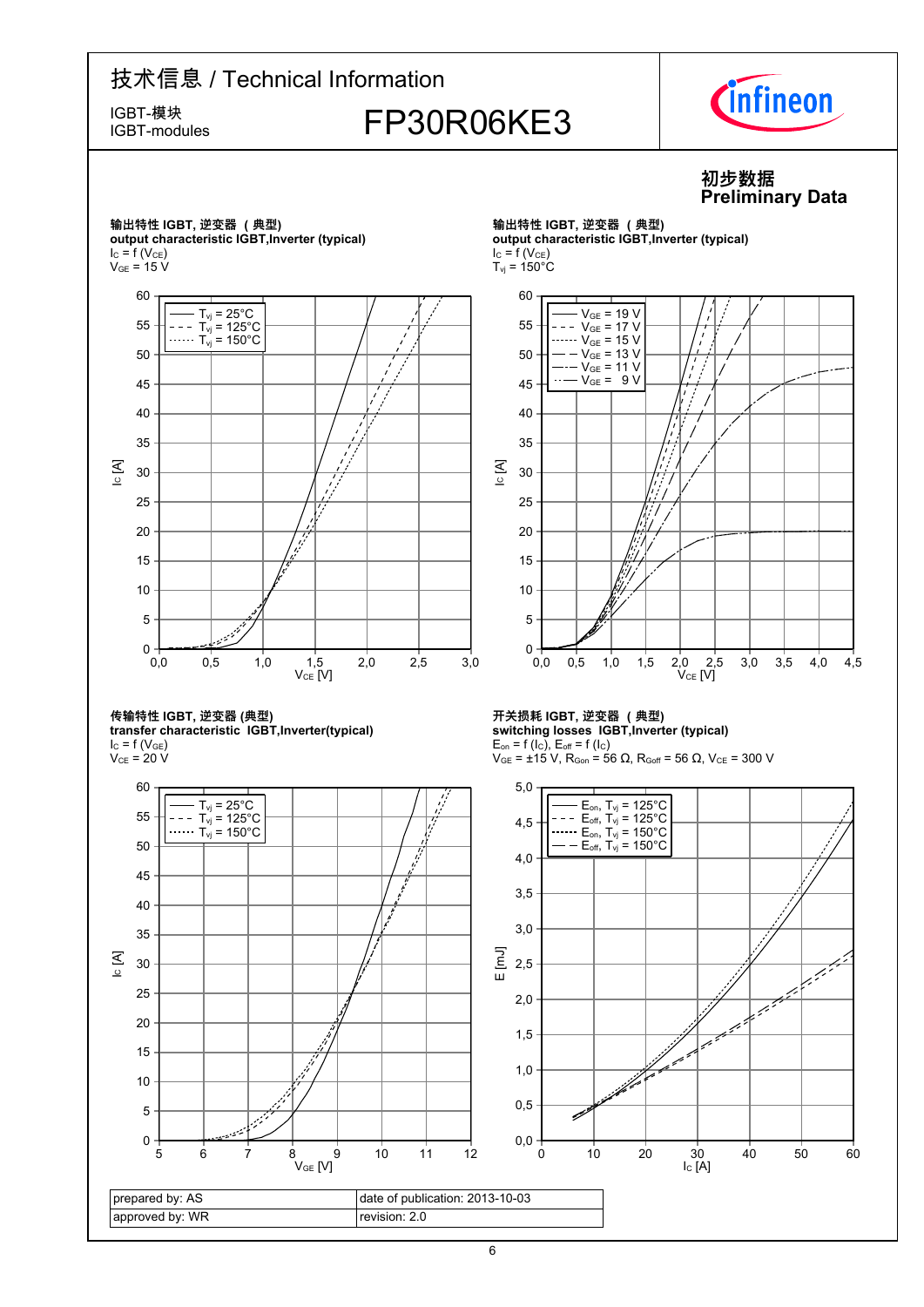

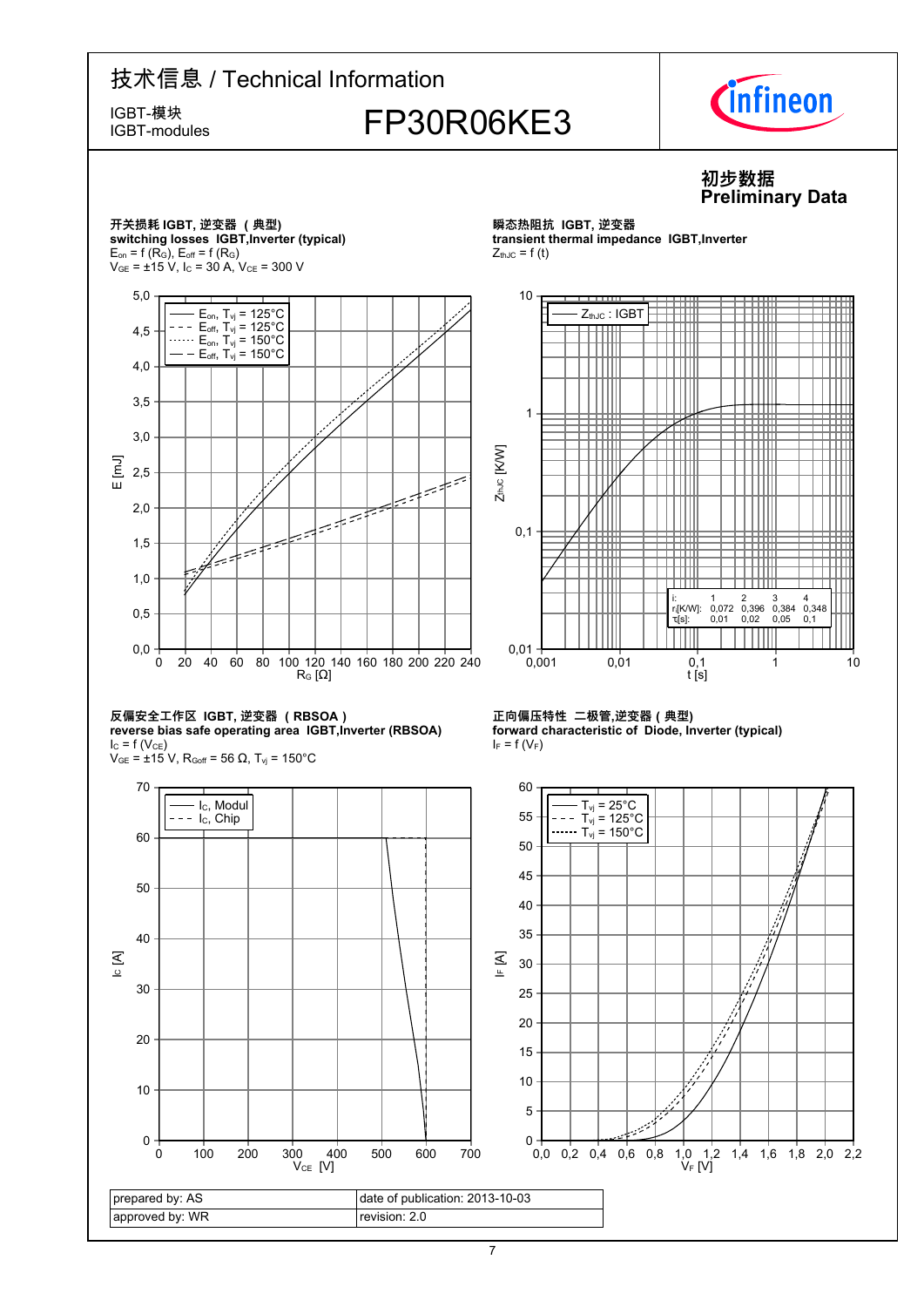IGBT-modules

# IGBT-模块<br>IGBT-modules FP30R06KE3



### **初步数据 Preliminary-Data**

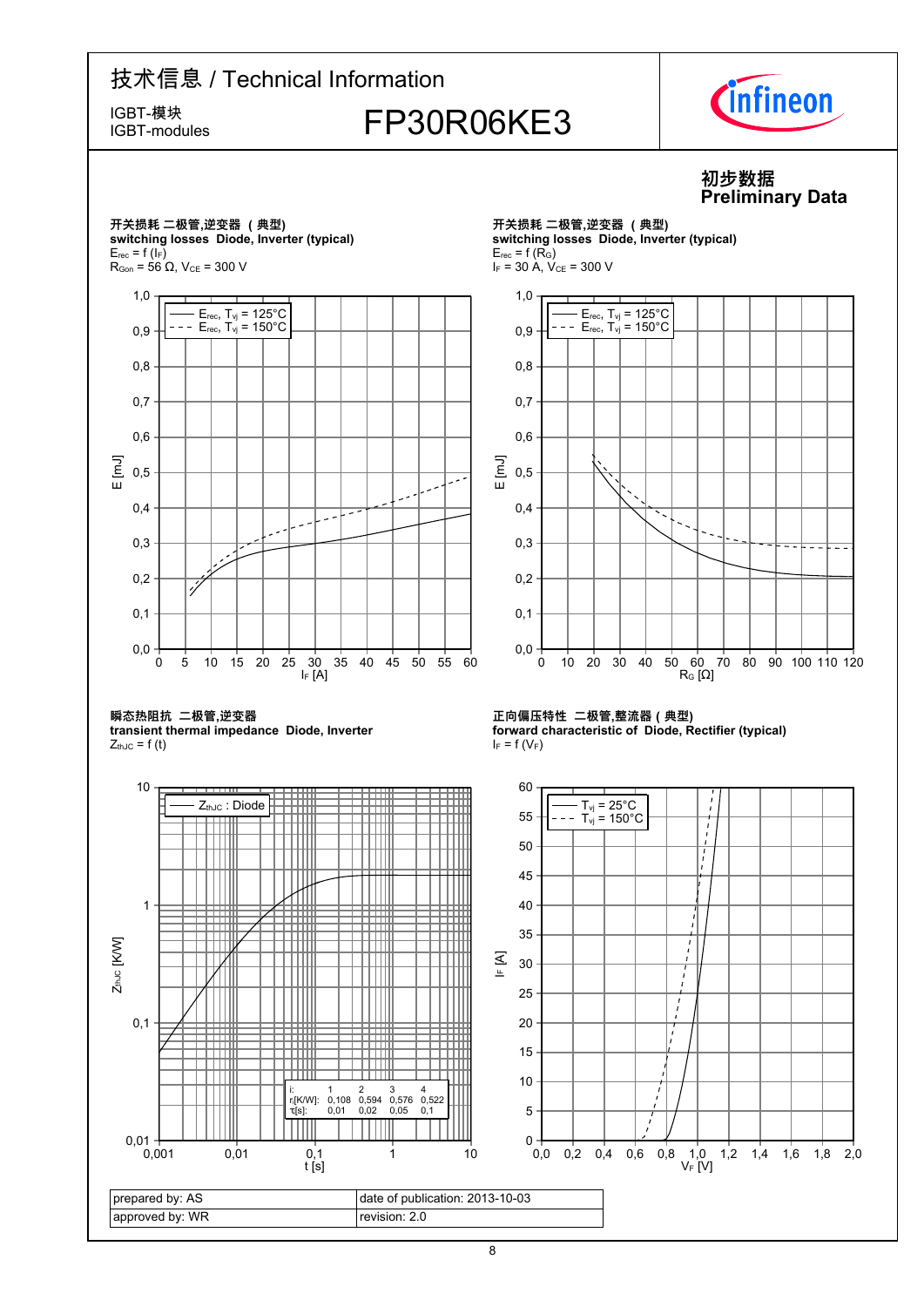IGBT-modules

# IGBT-模块<br>IGBT-modules FP30R06KE3



### **初步数据 Preliminary-Data**



**正向偏压特性--二极管,制动-斩波器(典型) forward characteristic of Diode, Brake-Chopper (typical)**  $I_F = f(V_F)$ 



#### **负温度系数热敏电阻-温度特性**

**NTC-Thermistor-temperature-characteristic-(typical)**  $R = f(T)$ 

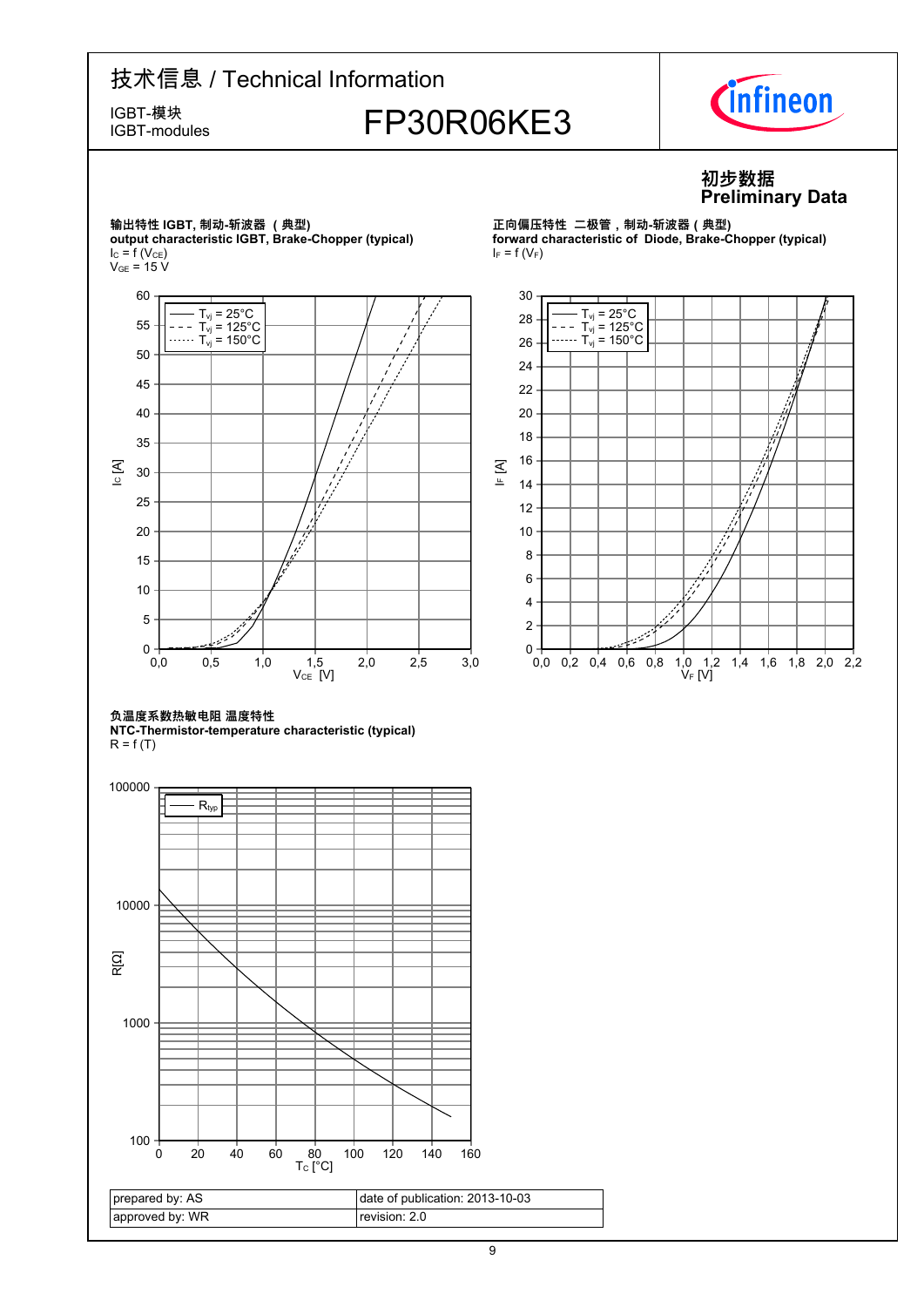